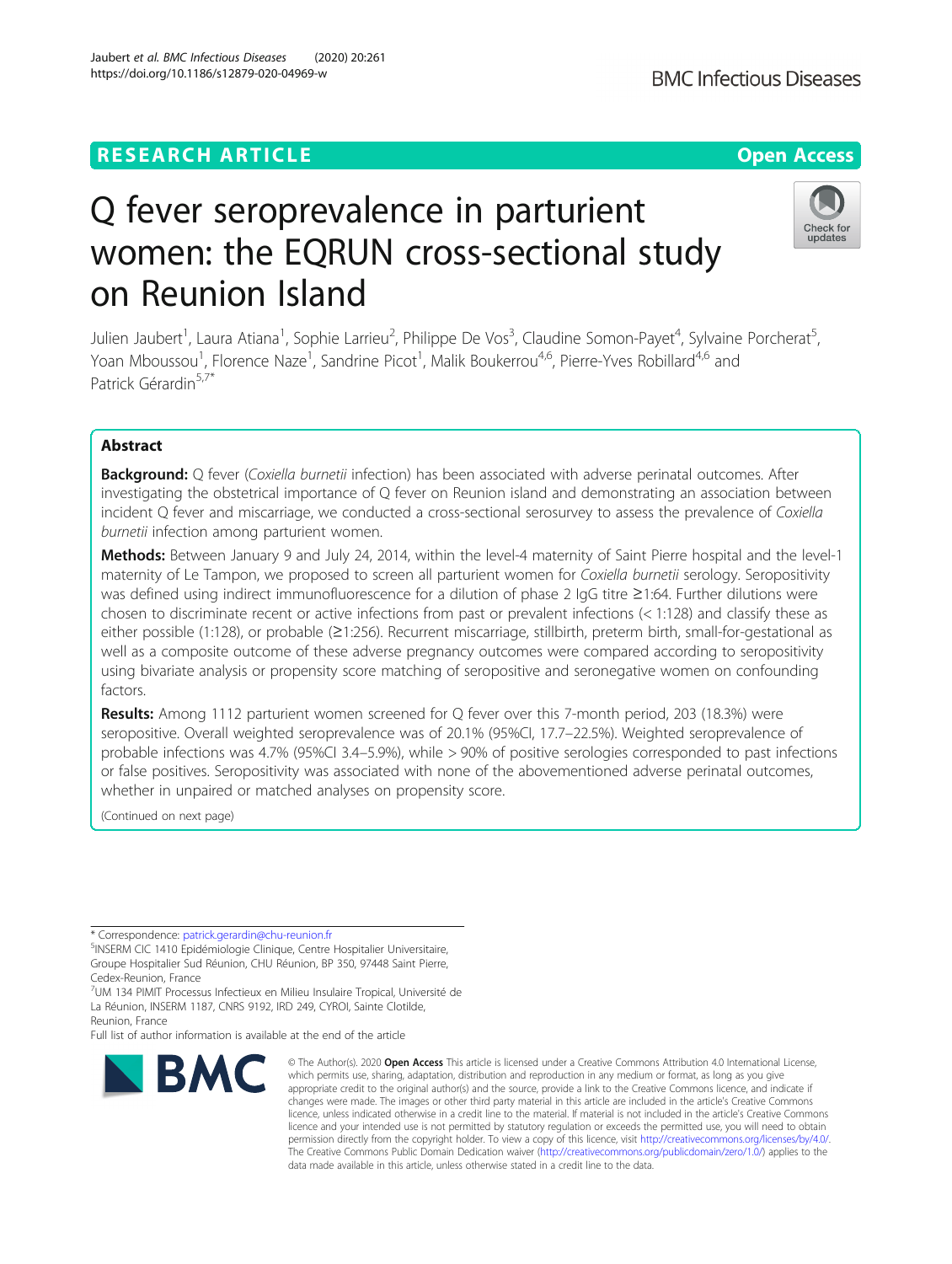# (Continued from previous page)

**Conclusion:** The magnitude and the pattern of seroprevalence suggest that Q fever is endemic on Reunion island. In this context, we found no significant contribution of prevalent Coxiella burnetii infection to adverse pregnancy outcomes. Although reassuring, these data put in our endemic context, with a previously demonstrated increased risk of incident Q fever associated miscarriage, encourage us to protect pregnant women against the risk of new infection, periconceptional or early in pregnancy.

Keywords: Immunofluorescence, Cross sectional study, Q fever, Coxiella burnetii, Pregnancy, Childbirth, Parturient woman, Prevalence, Prevalence proportion ratio, Propensity score matching

# Background

Coxiella burnetii infection, best known as Q fever in humans, is a zoonotic disease, which has been reported from almost every country worldwide [[1\]](#page-6-0). Coxiella burnetii is an obligate Gram negative intracellular bacterium that resides in wild and domesticated animals. Cattle, goats and sheep serve as reservoir to spread the bacterium to human populations [\[1](#page-6-0), [2](#page-6-0)]. This pathogen exhibits a strong tropism for the reproductive apparatus, which is the cause of complications, including spontaneous abortion (miscarriage), preterm delivery and foetal deaths [[2](#page-6-0)]. Humans may be infected directly through handling of birth products or contact with bodily fluids, but most of the disease burden is believed to come from infected aerosols of farm animals [\[1](#page-6-0)].

In the sero-epidemiologic studies of pregnant woman, Q fever has been associated inconsistently with miscarriage  $[3-5]$  $[3-5]$  $[3-5]$  $[3-5]$  $[3-5]$ , preterm birth  $[6-8]$  $[6-8]$  $[6-8]$  $[6-8]$  $[6-8]$ , or low birthweight [\[8](#page-6-0)], and infrequently with foetal death [[9](#page-6-0)], or congenital malformations [\[9](#page-6-0)], whilst smallfor-gestational age (intrauterine growth restriction) and oligohydramnios are classical complications only reported from case series [[10](#page-6-0)–[12\]](#page-6-0). These adverse pregnancy outcomes (APOs) have been associated with both acute and persistent Q fever infections [[1](#page-6-0)]. They are likely the consequence of a placental immune dysregulation with an interleukin-10 overproduction, subsequent silencing of the dendritic cells, which favours bacterial replication within the trophoblast cell vacuoles of the allantochorion that express lysosomal markers [[1\]](#page-6-0). Notwithstanding, causal relationship between a positive Coxiella burnetii serology and APOs remains elusive given discrepancies between case series and observational studies.

Following the documentation of Q fever endocarditis on Reunion island [[13\]](#page-6-0), demonstration of a significant contribution of acute infections to miscarriage and, to lesser extent, stillbirth [\[14\]](#page-6-0), we conducted a crosssectional serosurvey to assess the prevalence of *Coxiella* burnetii antibodies among parturient women. Our secondary objectives were to search for risk factors and evaluate the contribution of seropositivity to APOs.

# Methods

#### Setting and population

The characteristics of the study place have been described previously [\[14](#page-6-0)] and can be found at [https://](https://bmcinfectdis.biomedcentral.com/articles/10.1186/s12879-019-4619-6) [bmcinfectdis.biomedcentral.com/articles/10.1186/s12](https://bmcinfectdis.biomedcentral.com/articles/10.1186/s12879-019-4619-6) [879-019-4619-6](https://bmcinfectdis.biomedcentral.com/articles/10.1186/s12879-019-4619-6).

Between January 9 and July 24, 2014, all parturient women attending the regional perinatal healthcare centre of Saint Pierre hospital (level-4 maternity) and the private maternity of Le Tampon (level-1 maternity) were asked to be screened for Coxiella burnetii serology in addition to the usual data collection of a birth registry [[15,](#page-6-0) [16\]](#page-6-0).

# **Serology**

Sera were tested using an indirect fluorescent antibody (IFA) assay with commercially available antigens for Coxiella burnetii (Coxiella burnetti I + II IFA IgG/IgM/ IgAt®, Vircell, Grenade, Spain). Seropositivity was defined for a phase 2 or phase 1 IgG titre  $\geq 1:64$  with or without phase  $2/1$  IgM  $\ge$  1:48. Further dilutions were chosen to discriminate recent or active infections from past or prevalent infections  $(IgG2 < 1:128$  and  $IgM2 < 1:$ 48) and classify these as either possible (IgG2 = 1:128 and/or IgM2  $\geq$  1:48), or probable (IgG2  $\geq$  1:256 whatever IgM level). The use of phase 2 IgM alone were deemed only suggestive of recent infection and did not enter in the case definitions, as recommended by Netherlands experts [\[17](#page-6-0)]. These thresholds were chosen conservative to fulfil the National Reference Centre requirements and minimize the false positives  $[18]$  $[18]$ . Persistent infection was defined for a phase 1 to phase 2 IgG ratio  $> 1$  in the absence of IgM antibodies [[19\]](#page-6-0).

# Statistical analysis

Statistical analyses were performed using Stata 14.2® (StataCorp, College Station; Texas, USA). Crude seroprevalence rates were estimated with 95% confidence intervals (CI), next they were weighted on the maternity of childbirth, marital status, country of birth, education, occupation and a homemade social deprivation index [[20](#page-6-0)] to account for the structure of the reproductive population.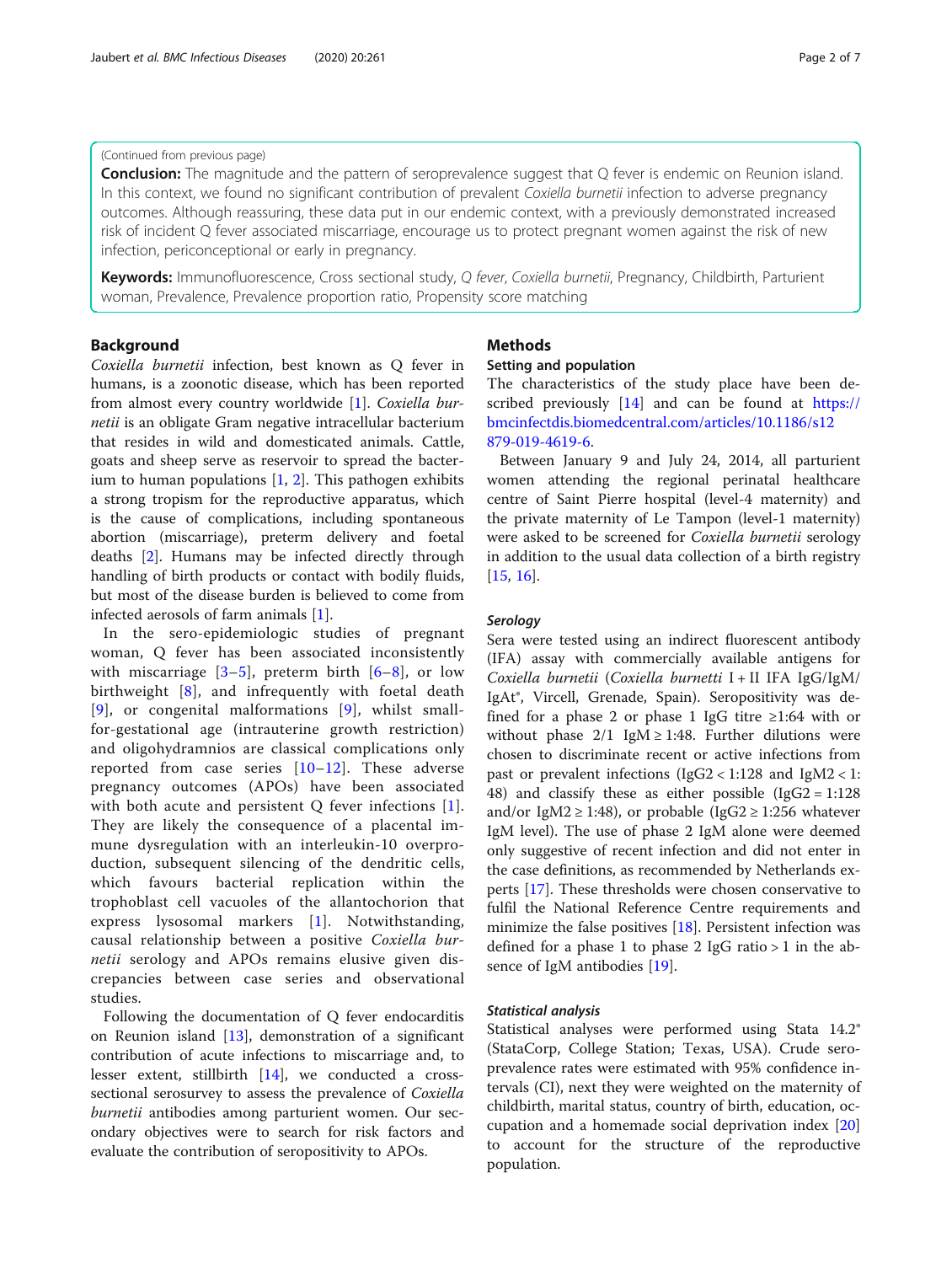Associations between maternal variables (maternity of childbirth, residence area, neighbourhood deprivation, age, origin, marital status, education, occupation and parity) and seropositive status were determined using crude and weighted chi-square tests, unadjusted and population-readjusted log-binomial models to identify potential risk factors. In these, prevalence proportion ratios (PPR) and 95%CI were estimated as association measures.

Recurrent miscarriage (foetal demise < 22 weeks or ≤ 500 g.), stillbirth (foetal death  $\geq$  22 weeks or  $>$  500 g.), preterm birth (< 37 weeks), small-for-gestational age (birthweight <10th percentile), congenital malformations (ICD-10 codes), oligohydramnios or polyhydramnios, as well as a composite outcome of these APOs were compared according to Coxiella burnetii antibodies using bivariate analysis or propensity score matching of seropositive and seronegative women on putative confounders with complete data, namely maternal hypertension, diabetes, addiction and foetal gender. All these estimations were re-adjusted using sampling fractions to account for selection bias. A  $P$  value < 0.05 was considered significant.

#### Results

Over a 7-month period, 3123 pregnant women delivered in the southern Reunion island maternities. Among these, 1112 parturient women were screened for Q fever (Fig. 1). The participation was higher in the level-1 maternity than in the level-3 maternity (80% versus 25%). The sample studied differed from the reproductive population for several maternal characteristics including the maternity of childbirth, neighbourhood deprivation,

marital status, education, and occupation (Table [S1](#page-5-0)), which imposed to weight the analysis on these variables to control the selection bias.

Seropositivity rate of Q fever was of 18.3% (203/1112) and weighted seropositivity rate was of 20.1% (95%CI, 17.7–22.5%), among which a range of 93.4 to 96.1% corresponded to past infections or false positives (Phase 2  $IgM < 1:48$ ). These figures were respectively of  $12.3\%$ (137/1112) and 14.1% (95%CI, 12.0–16.1%) with the more stringent cut-off ≥1:128 suggestive of possible infections, among which a range of 5.9 to 9.0% corresponded to recent or active infections (Phase 2 IgM  $\ge$  1: 48). At dilutions ≥1:256 indicative of probable infections, seroprevalence and weighted seroprevalence were of 4.0% (45/11112) and 4.7% (95%CI, 3.4–5.9%), respectively, which gave potential to six recent or active infections of putative gestational onset (Phase 2 IgM  $\ge$  1:48). Of three women harbouring phase 1 IgG antibodies, one met the definition of a persistent infection with a titre of 1:128. The detail of the serologic responses to Coxiella burnetii antigens is displayed in Table [1](#page-3-0).

None of the abovementioned eight maternal characteristics were associated with the seropositive status in bivariate analysis (Table [2\)](#page-3-0). Single women, middle schooleducated women, nulliparous or multiparous women were more likely to be seropositive in populationreadjusted analysis (Table S[2](#page-5-0)). Importantly, neither the maternal occupation nor the location of the residence area was associated with seropositivity in both types of analysis. Further dilutions failed to identify risk factors.

Seropositivity was not associated with any of the abovementioned APOs, whether in unpaired bivariate (Table [3\)](#page-4-0), population-readjusted, or matched analyses

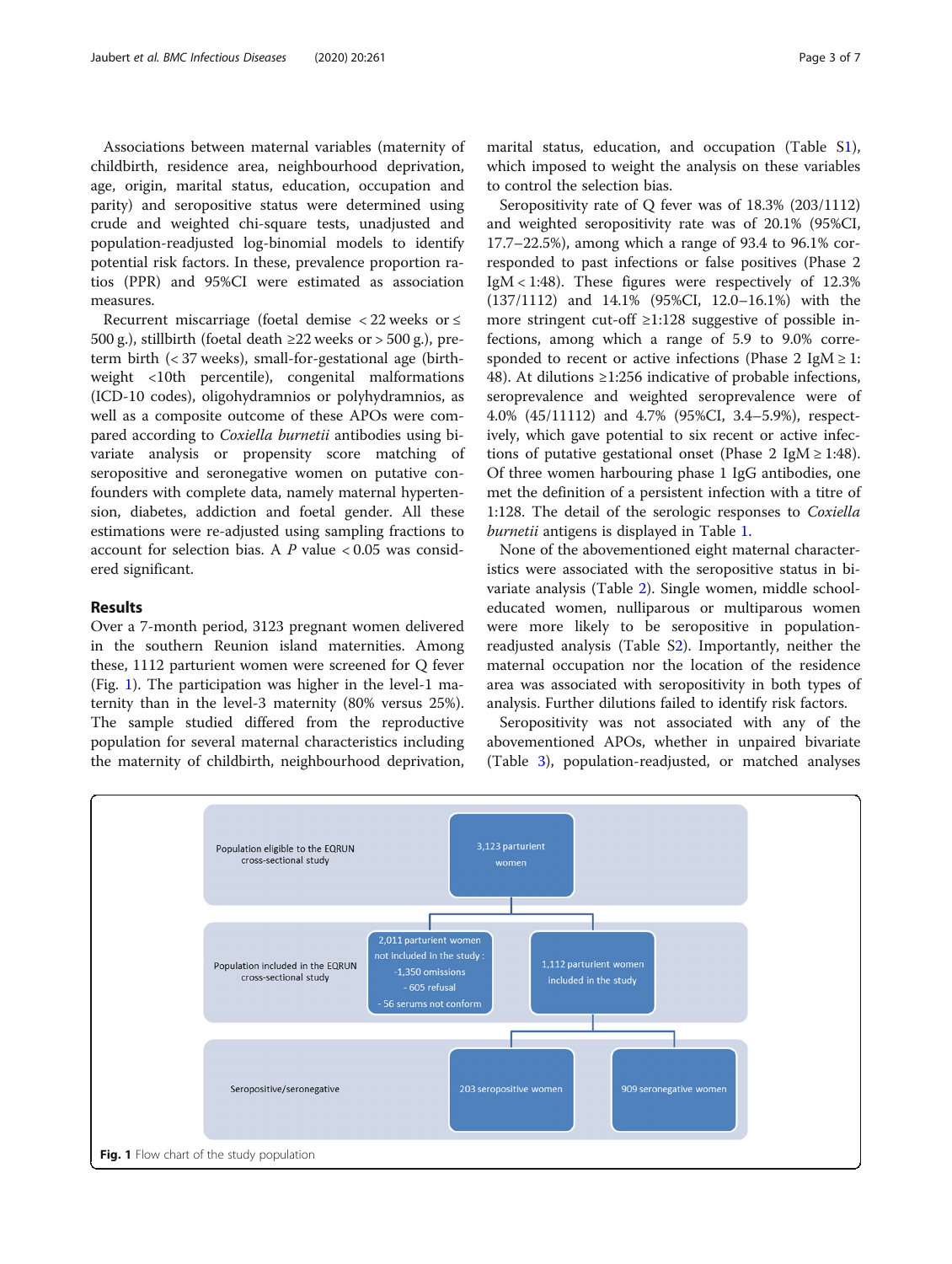<span id="page-3-0"></span>Table 1 Serologic responses to phase 2 IgM (recent infection), phase 1 IgG (persistent infection) and phase 2 IgG (recent/active infection) antigens among 1112 parturient women in southern Reunion island, January to July 2014

| Peripheral<br>blood titre | Phase 2<br>lgM<br>n(%) | Phase 1<br>lgG<br>n(%) | IqG<br>n(%)   | Phase 2 Phase 2 IgM<br>$+$ lgG, n $(\%)$ | Phase $2 + 1$<br>lgG, n (%) |
|---------------------------|------------------------|------------------------|---------------|------------------------------------------|-----------------------------|
| 1:48                      | 15(1.3)                |                        |               | 15(1.3)                                  |                             |
| 1:64                      |                        | 3(0.3)                 | 203<br>(18.3) | 15(1.3)                                  | 3(0.3)                      |
| 1:96                      | 12(1.1)                |                        |               | 15(1.3)                                  |                             |
| 1:128                     |                        | 1(0.1)                 | 137<br>(12.3) | 15(1.3)                                  | 1(0.1)                      |
| 1:192                     | 9(0.8)                 |                        |               | 9(0.8)                                   |                             |
| 1:256                     |                        | 0(0.0)                 | 45 (4.0)      | 6(0.5)                                   | 0(0.0)                      |
| 1:384                     | 3(0.3)                 |                        |               | 2(0.2)                                   |                             |
| 1:512                     |                        | 0(0.0)                 | 22(1.9)       |                                          | 0(0.0)                      |

Data are decremental as the dilution progresses

(Table [S3](#page-5-0)). Further adjustments on pregnancy related hypertensive disorders, diabetes, maternal addictions (smoking or alcohol), multiple pregnancy, or foetal gender, did not increase the risks of APOs with Q fever. Among the outcomes of the six women with recent or active infections of putative gestational onset, we noticed one small-for-gestational neonate, and one oligohydramnios. Of note, the outcome of phase 1 IgG was without harm to the foetus.

During the study period, 143 serologies were performed to diagnose Q fever outside the maternity, in various clinical indications. Among these, clinical and microbiological evaluation identified nine recent or active infections (phase 2 IgG  $\geq$  1:256 and phase 2 IgM:  $\geq$  1: 48) and six possible recent or active infections (phase 2 IgG 1:128 and phase 2 IgM:  $\geq$ 1:48), which leads to a community-level annual incidence rate of 25.7 per 100, 000 inhabitants.

# **Discussion**

Q fever is widely distributed in tropical areas and considered as endemic in Africa  $[1]$  $[1]$ . In the neighbouring Indian ocean, first isolations of Coxiella burnetii go back from the 1950's and sporadic infections have been reported both in autochthonous and traveller populations returning from Comoros, Madagascar or Reunion island [[13\]](#page-6-0). In La Réunion, the overall seropositivity and shedding rates were of 11.8 and 0.8% in cattle, 1.4 and 4.4% in sheep and 13.4 and 20.1% in goats, respectively [\[2](#page-6-0)]. In humans, a population-based serosurvey conducted on stored frozen samples dated 2009 estimated the exposure around 6% [[21\]](#page-6-0).

Herein, we confirm the exposure of Reunion island pregnant women to autochthonous transmission of Coxiella burnetii. In agreement, we evidenced a threefold

Table 2 Maternal characteristics associated with Q fever seropositivity in bivariate analysis, among 1112 parturient women, Reunion island, January to July 2014

|                                        | Outcome: <i>Coxiella burnetii</i> Phase 2 lgG ≥ 1:64 |         |           |               |         |  |  |  |  |  |
|----------------------------------------|------------------------------------------------------|---------|-----------|---------------|---------|--|--|--|--|--|
| Exposure variables                     | n                                                    | Crude % | Crude PPR | 95% CI        | P value |  |  |  |  |  |
| <b>Maternity centre</b>                |                                                      |         |           |               | 0.146   |  |  |  |  |  |
| Level-4, Saint Pierre                  | 127 / 645                                            | 19.7    | 1.21      | $0.93 - 1.57$ |         |  |  |  |  |  |
| Level-1, Le Tampon                     | 76 / 467                                             | 16.3    | 1         |               |         |  |  |  |  |  |
| Area of residence                      |                                                      |         |           |               | 0.563   |  |  |  |  |  |
| North or East                          | 1/4                                                  | 25.0    | 1         |               |         |  |  |  |  |  |
| West                                   | 12/55                                                | 21.8    | 0.87      | $0.14 - 5.12$ |         |  |  |  |  |  |
| South                                  | 174 / 939                                            | 18.5    | 0.74      | $0.13 - 4.07$ |         |  |  |  |  |  |
| Neighbourhood deprivation <sup>a</sup> |                                                      |         |           |               | 0.838   |  |  |  |  |  |
| Minimum                                | 91 / 477                                             | 19.1    | 1         |               |         |  |  |  |  |  |
| Intermediate                           | 66 / 346                                             | 19.1    | 1.00      | $0.75 - 1.33$ |         |  |  |  |  |  |
| High                                   | 30 / 175                                             | 17.1    | 0.89      | $0.61 - 1.31$ |         |  |  |  |  |  |
| Age                                    |                                                      |         |           |               | 0.172   |  |  |  |  |  |
| $\leq$ 25 years                        | 81 / 424                                             | 19.1    | 1         |               |         |  |  |  |  |  |
| $26 - 31$ years                        | 50 / 333                                             | 15.0    | 0.79      | $0.57 - 1.08$ |         |  |  |  |  |  |
| 32-47 years                            | 72 / 355                                             | 20.3    | 1.06      | $0.80 - 1.41$ |         |  |  |  |  |  |
| Place of birth                         |                                                      |         |           |               | 0.302   |  |  |  |  |  |
| Reunion                                | 141 / 771                                            | 18.3    | 1.08      | $0.74 - 1.57$ |         |  |  |  |  |  |
| Indian ocean                           | 17/67                                                | 25.4    | 1.50      | $0.88 - 2.57$ |         |  |  |  |  |  |
| Metropolitan France                    | 27 / 160                                             | 16.9    | 1         |               |         |  |  |  |  |  |
| <b>Marital Status</b>                  |                                                      |         |           |               | 0.076   |  |  |  |  |  |
| In couple                              | 125 / 723                                            | 17.3    | 1         |               |         |  |  |  |  |  |
| Celibacy                               | 60 / 270                                             | 22.2    | 1.29      | $0.97 - 1.69$ |         |  |  |  |  |  |
| <b>Education</b>                       |                                                      |         |           |               | 0.349   |  |  |  |  |  |
| Primary school                         | 9/44                                                 | 20.5    | 1.24      | $0.65 - 2.33$ |         |  |  |  |  |  |
| Middle school                          | 38 / 165                                             | 23.0    | 1.39      | $0.96 - 2.02$ |         |  |  |  |  |  |
| High school                            | 77 / 383                                             | 20.1    | 1.21      | $0.88 - 1.67$ |         |  |  |  |  |  |
| University                             | 54 / 327                                             | 16.5    | 1         |               |         |  |  |  |  |  |
| Occupation                             |                                                      |         |           |               | 0.421   |  |  |  |  |  |
| Unemployed                             | 120 / 601                                            | 20.0    | 1.19      | $0.90 - 1.56$ |         |  |  |  |  |  |
| Farmer                                 | 0/2                                                  | 0.0     | <b>ΝΑ</b> |               |         |  |  |  |  |  |
| Other work                             | 67 / 400                                             | 16.7    | 1         |               |         |  |  |  |  |  |
| Parity                                 |                                                      |         |           |               | 0.236   |  |  |  |  |  |
| Nullipara                              | 77 / 407                                             | 18.9    | 1.17      | $0.85 - 1.60$ |         |  |  |  |  |  |
| Primipara                              | 55 / 340                                             | 16.2    | 1         |               |         |  |  |  |  |  |
| Multipara                              | 57 / 264                                             | 21.6    | 1.33      | $0.95 - 1.86$ |         |  |  |  |  |  |

Data are numbers, crude seropositive rates (%), crude prevalence proportion ratios (PPR) and 95% confidence intervals (95% CI). NA: not assessed. P values are given for Pearson chi2 tests and not for Wald tests <sup>a</sup>Derived from a homemade social deprivation index categorising the 24 municipalities of the island into tree levels based on three indices: socioeconomic composition (three variables) [\[20\]](#page-6-0)

higher seropositivity rate in parturient women than in the general population, but similar seroprevalences, around 4%, with respect to probable infections. The discrepancy between the two populations in seropositivity rates could stem from a recruitment bias, our study having been conducted exclusively in the South Reunion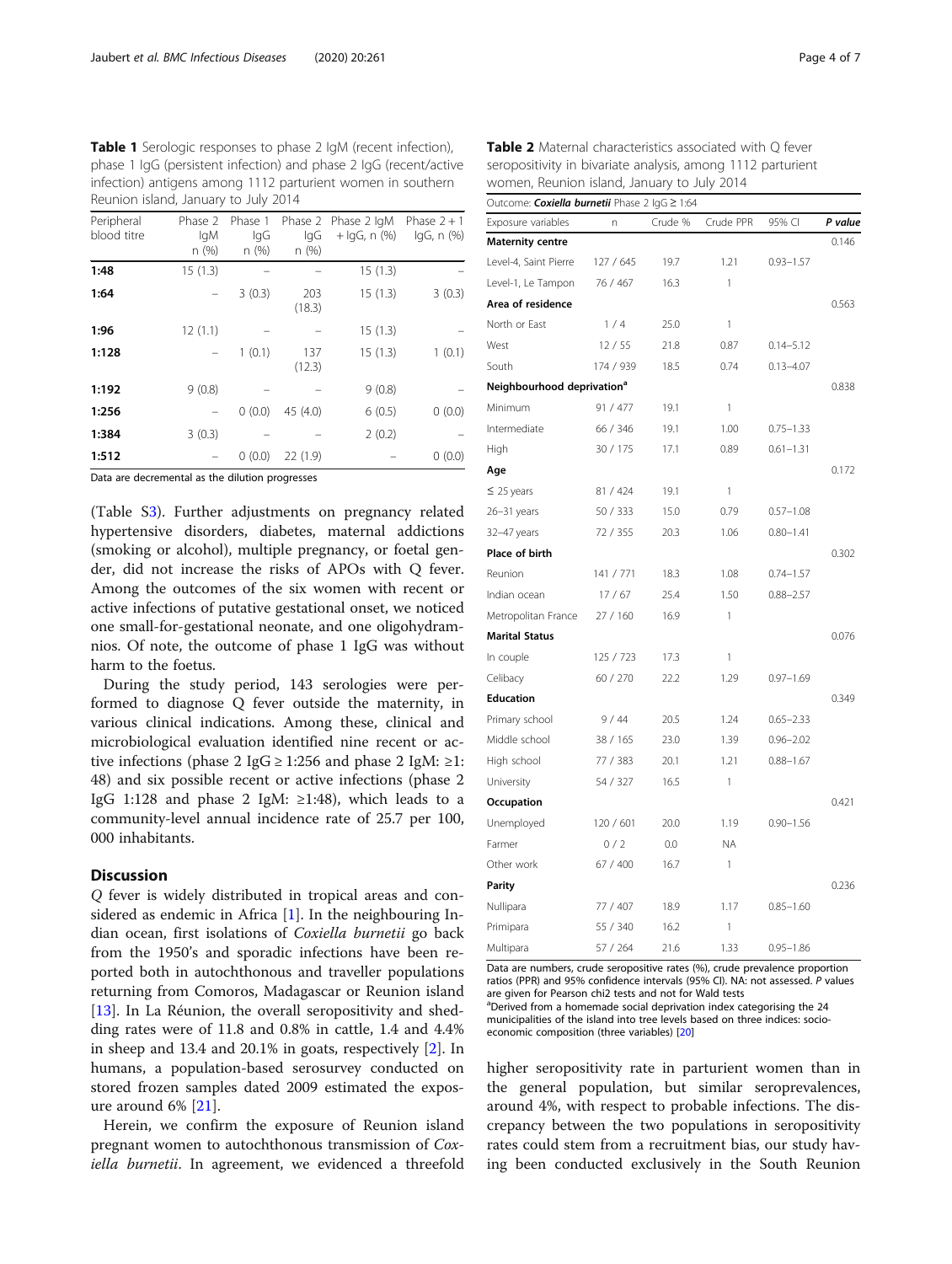| Adverse                        | Exposure variable: Coxiella burnetii Phase 2 IgG ≥ 1:64 |         |                                                                                            |               |         |  |  |
|--------------------------------|---------------------------------------------------------|---------|--------------------------------------------------------------------------------------------|---------------|---------|--|--|
| pregnancy outcomes             | $\mathsf{n}$                                            | Crude % | Crude PPR                                                                                  | 95% CI        | P value |  |  |
| Composite outcome <sup>a</sup> |                                                         |         |                                                                                            |               | 0.567   |  |  |
| In seropositive                | 52/203                                                  | 25.6    | 0.93                                                                                       | $0.71 - 1.20$ |         |  |  |
| In seronegative                | 251 / 909                                               | 27.5    |                                                                                            |               |         |  |  |
| Preterm birth                  |                                                         |         |                                                                                            |               | 0.775   |  |  |
| In seropositive                | 11 / 203                                                | 5.4     | 0.91                                                                                       | $0.48 - 1.71$ |         |  |  |
| In seronegative                | 54 / 909                                                | 5.9     |                                                                                            |               |         |  |  |
| Small-for-gestational age      |                                                         |         |                                                                                            |               | 0.823   |  |  |
| In seropositive                | 41 / 203                                                | 20.2    | 0.97                                                                                       | $0.71 - 1.31$ |         |  |  |
| In seronegative                | 190 / 909                                               | 20.9    |                                                                                            |               |         |  |  |
|                                |                                                         |         | Exposure variable: Coxiella burnetii Phase 2 $\lg G \ge 1:256$ or Phase 2 $\lg M \ge 1:48$ |               |         |  |  |
| Composite outcome <sup>a</sup> |                                                         |         |                                                                                            |               | 0.801   |  |  |
| In seropositive                | 13/45                                                   | 28.9    | 1.06                                                                                       | $0.66 - 1.70$ |         |  |  |
| In seronegative                | 290 / 1067                                              | 27.2    | $\mathbf{1}$                                                                               |               |         |  |  |
| Preterm birth                  |                                                         |         |                                                                                            |               | 0.319   |  |  |
| In seropositive                | 1/45                                                    | 2.2     | 0.37                                                                                       | $0.05 - 2.61$ |         |  |  |
| In seronegative                | 64 / 1067                                               | 6.0     | $\mathbf{1}$                                                                               |               |         |  |  |
| Small-for-gestational age      |                                                         |         |                                                                                            |               | 0.897   |  |  |
| In seropositive                | 9/45                                                    | 20.0    | 0.96                                                                                       | $0.53 - 1.74$ |         |  |  |
| In seronegative                | 222 / 1067                                              | 20.8    | $\mathbf{1}$                                                                               |               |         |  |  |

<span id="page-4-0"></span>Table 3 Adverse pregnancy outcomes associated with Q fever seropositivity in bivariate analysis, among 1112 parturient women, Reunion island, January to July 2014

Data are numbers, crude seropositive rates (%), crude prevalence proportion ratios (PPR) and 95% confidence intervals (95% CI). NA: not assessed. P values are given for Wald tests and not for crude Pearson chi2 tests

<sup>a</sup>Recurrent miscarriage, stillbirth, or preterm birth, small-for-gestational age, congenital malformations, oligohydramnios or polyhydramnios

island maternities that welcome the Southern and Western pregnant populations, the more exposed to smallruminant farms and tradewinds [\[2](#page-6-0)]. Cross reactions are unlikely, given their proportion was slight (4%) in the general population  $[21]$ . The congruence in the seroprevalence of acute infections may advocate equality of the two populations against the risk of an unrecognized airborne threat.

Compared to other seroepidemiologic studies found in the literature, the seropositivity rate found in Reunionese pregnant women was 2 to 5-fold higher than those observed in endemic western countries [\[6](#page-6-0), [8,](#page-6-0) [22\]](#page-6-0) and on average, far higher than those retrieved from Caribbean islands [[23\]](#page-6-0), while the seroprevalence of acute infections was 20 to 30-fold higher than those observed in endemic [[7,](#page-6-0) [8,](#page-6-0) [24](#page-6-0)] or hyperendemic settings (Table S[4](#page-5-0)) [\[25](#page-6-0)]. Together with a high magnitude incidence, these seroepidemioologic data may account for an endemic setting, or even an unrecognized hyperendemic setting.

Given institutional constraints, we were unable to deploy the initial investigation that had been planned to include both individual and contextual risk factors, so that we did have access only to routine birth registry data. Thereby, we failed to identify risk factors from our

serosurvey. Importantly, it was shown both in the Netherlands and Denmark that pregnant women living in the vicinity of livestock animals [[24](#page-6-0)], especially in the vicinity of goat farms [[22\]](#page-6-0), exhibit higher phase 2 antibody titres and were more likely to develop an acute infection than women not exposed to small ruminants.

Of note, seropositivity was not associated with adverse pregnancy outcomes (i.e, that means that seropositivity was more likely reminiscent of past infection than of recent or active infection during the pregnancy), whether in unpaired or matched analysis, which strongly contrasts with incident (i.e., active) infections that were responsible of miscarriages, and to a lesser extent, of stillbirths in a preliminary prospective cohort study [\[14](#page-6-0)]. This is consistent with previous knowledge on Q fever that is well known to be abortive  $[1, 2, 4]$  $[1, 2, 4]$  $[1, 2, 4]$  $[1, 2, 4]$  $[1, 2, 4]$  $[1, 2, 4]$  $[1, 2, 4]$  and to cause intrauterine foetal death [\[9](#page-6-0)]. This is also coherent with data acquired from TORCH pathogens [[26\]](#page-6-0) or congenital flavivirus infections [\[27](#page-6-0), [28](#page-6-0)], e.g., zika virus or dengue virus, for which the active or symptomatic character of the infection increases the risk of vertical transmission and adverse pregnancy outcomes. Importantly, none of the women harbouring phase 1 IgG was symptomatic or delivered an infant with an adverse foetal outcome,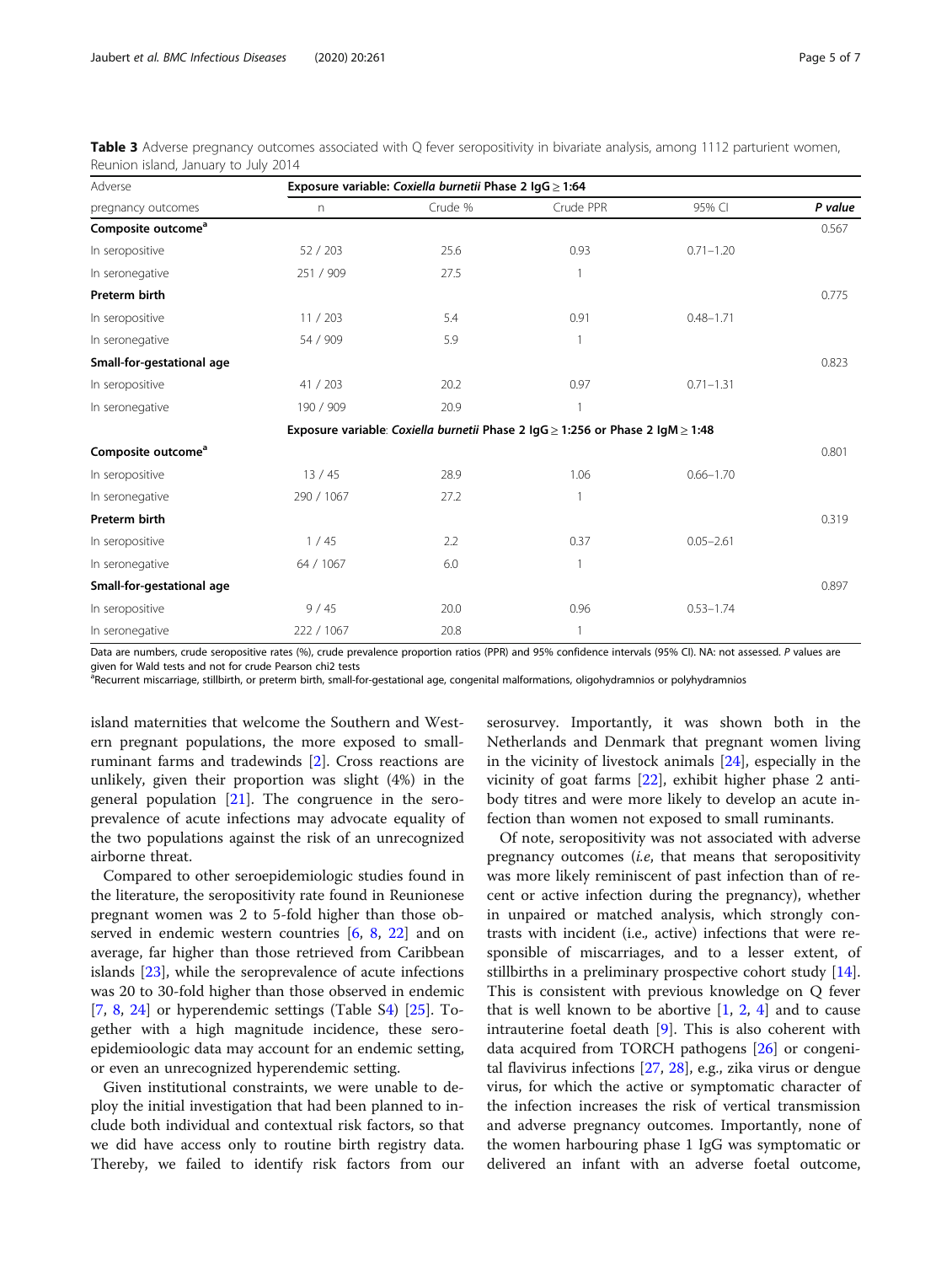<span id="page-5-0"></span>which does no plaid for the use of a low phase 1 IgG cut-off or the phase 1 to phase 2 IgG ratio alone to define persistent infection.

# Limitations

### Limitations of the study

This study has potential limitations. First, it may be prone to residual selection bias given participation rate was much lower than anticipated, and the study sample was skewed towards women living in better socioeconomic conditions (more advantageous neighbourhoods, birthplace in mainland France, living in couple, higher level of education). This may persist even despite reweighting our sample to compensate this limitation. Second, we cannot exclude a misclassification bias owed to serology cross reactions between Coxiella burnetii and Rickettsia species, given the high proportion (33%) of cross-reactive sera observed in the community [\[21](#page-6-0)]. However, given people with cross-reactive serum were at 70% located in the western dryer part of the island area also exposed to murine typhus [\[29](#page-6-0)], we believe that the pregnant women sampled in our study, mostly based in South Reunion, were less likely prone to multiple infections than women dwelling in the West, so this was unlikely to change the overall magnitude of the reproductive population exposure to Coxiella burnetii. These things being said, we concede the need of more specific methods for interpreting serosurvey data, such as Western Blot or seroneutralization, allowing the identification at the species level.

# Conclusions

The magnitude and the pattern of seroprevalence in pregnant women suggest that Q fever is endemic on Reunion island. In this context, we found no significant contribution of prevalent Coxiella burnetii infections in adverse pregnancy outcomes. These results are reassuring for the population of childbearing age and contrast with those of incident Coxiella burnetii infection that are associated with an increased risk of miscarriage, or even with an increased risk of stillbirth. In accordance, we advocate as mitigation measure aimed at limiting the burden of Q fever on reproduction that pregnant women should be kept away from farms to rule out airborne transmission, avoid direct contact with ruminants or their byproducts, or to consume uncooked farm products.

#### Supplementary information

Supplementary information accompanies this paper at [https://doi.org/10.](https://doi.org/10.1186/s12879-020-04969-w) [1186/s12879-020-04969-w](https://doi.org/10.1186/s12879-020-04969-w).

Additional file 1: Table S1. Data are case numbers (N and n) and percentages. #Derived from a homemade social deprivation index

categorising the 24 municipalities of the island into tree levels based on three indices: socio-economic composition (three variables) [20]. Table S2. Data are numbers, weighted seropositive rates (%), populationreadjusted prevalence proportion ratios (PPR) and 95% confidence intervals (95% CI). NA: not assessed. P values are given for weighted chi2 tests and not for Wald tests. #Derived from a homemade social deprivation index categorising the 24 municipalities of the island into tree levels based on three indices: socio-economic composition (three variables) [20]. Table S3. Data are numbers that are not cumulative, crude seropositive rates (%), population-readjusted prevalence proportion ratios (PPR), matched odd ratios (OR), and 95% confidence intervals (95% CI). NA: not assessed. P values are given for Wald tests and not for Pearson chi2 tests. \*Recurrent miscarriage, stillbirth, or preterm birth, small-for-gestational age, congenital malformations, oligohydramnios or polyhydramnios. Seropositive women were matched with as many seronegative women as possible on maternal hypertension, diabetes, addiction and foetal gender. Table S4. Data are percentages.

# Abbreviations

APOs: Adverse pregnancy outcomes; CPP: Comité de Protection des Personnes; IFA: Indirect fluorescent antibody (alternatively taken as immunofluorescent assay); IgA: Immunoglobulin A; IgG: Immunoglobulin G; IgG2: Phase 2 immunoglobulin G; IgM: Immunoglobulin M; 95%CI: 95% confidence interval; PPR: Prevalence proportion ratio; TORCH: Toxoplasmosis, Other (syphilis, varicella-zoster, parvovirus B19), Rubella, Cytomegalovirus, Herpes)

#### Acknowledgements

The contributors acknowledge all the staff of the maternities and the members of the CIC-EC de la Réunion, our beloved and regretted friend, Doctor Alain Michault, for funding and benevolent supervision of this study, as well as Dr. Eric Cardinale at the CIRAD for helpful discussions.

#### Authors' contributions

JJ, SL and PG conceived and designed the experiments. LA, YM, FN, and SP<sub>1</sub> performed the experiments including serology assays. PG and SP<sub>2</sub> designed the sampling plan from the birth registry. PD, CSP, MB, PYR provided the data with courtesy from the birth registry. JJ, SL and PAG analysed the data. JJ wrote the initial draft and PG revised the manuscript, which was extensively reviewed and approved by all authors.

#### Funding

The E-Q-RUN program was supported by the APIDOM 2012 grant from the Groupement Interrégional de Recherche Clinique et d'Innovation Sud-Ouest Outre-Mer Hospitalier (GIRCI SOHO). The funder of the E-Q-RUN program did not participate in the design, preparation, data analysis, or decision to publish the manuscript. The authors are indebted to the GIRCI SOHO for funding the APIDOM grant.

#### Availability of data and materials

The dataset generated and/or analysed during the current study are not publicly available due to anonymity policy issues but are available from the corresponding author on request.

#### Ethics approval and consent to participate

The E-Q-RUN study was conducted in accordance with the Declaration of Helsinki and the French legislation for biomedical research (Nu ID RCBAFS-SAPS: 2013-A00397–38/ NCT02898402). It was approved both by the Comité de Protection des Personnes (CPP) of Bordeaux 2 University (2013/36), the Comité Consultatif sur le Traitement de l'Information en matière de Recherche dans le domaine de la Santé (CCTIRS) of Paris (2013/13.275 bis). These allowed the use of clinical and serum data after oral consent was obtained from all parturient women aged ≥18 years, as proposed for standard care in French university hospitals (Article L1121 du Code de la Santé Publique, modifié par ordonnance n°2010–177 du 23/02/2010). Written consent was not warranted given the procedure of blood sampling was included in those required for per partum monitoring under standard care.

The oral consent was informed by the means of an information sheet which was explained face to face by the investigators. The data collection (2013/